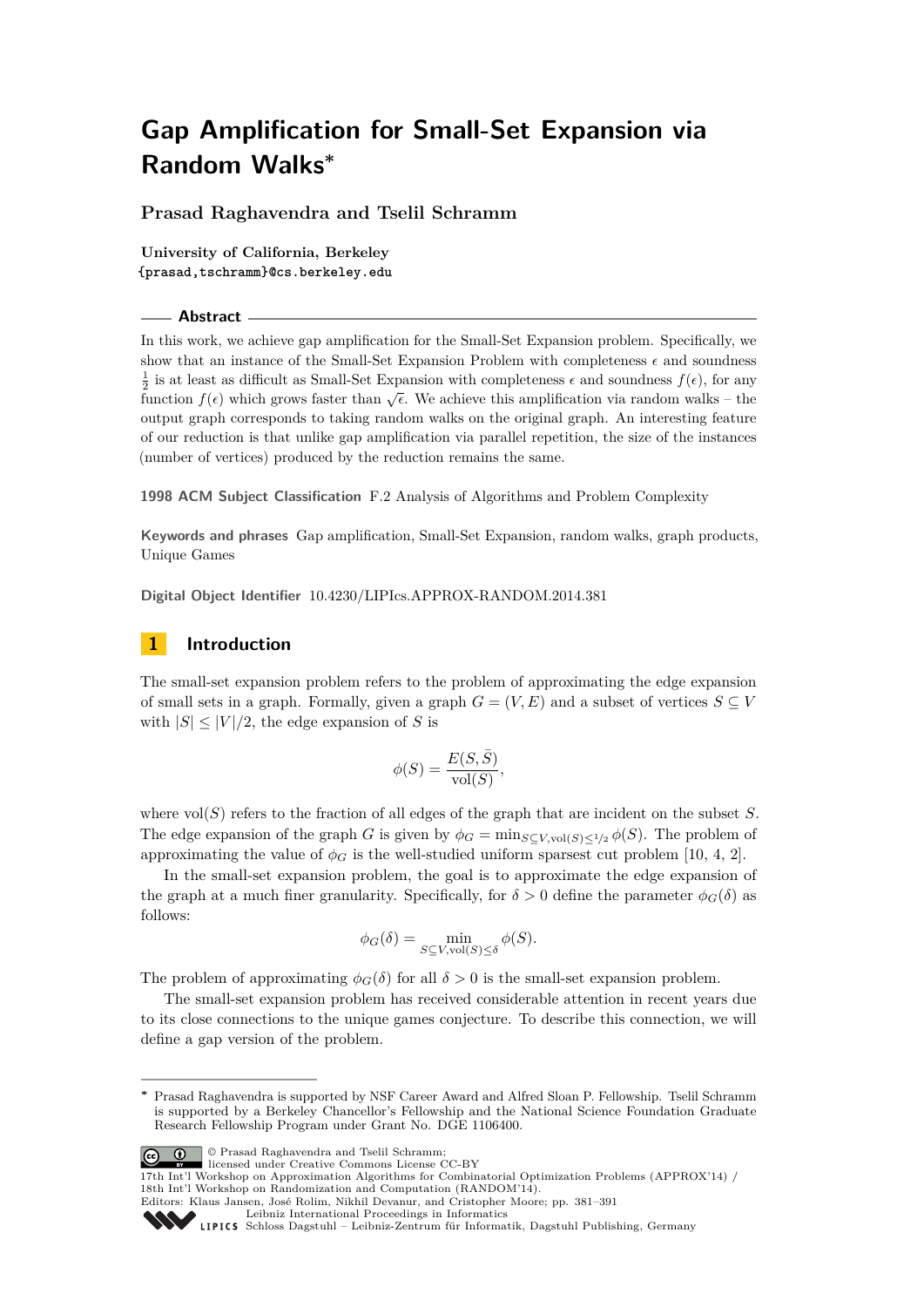<span id="page-1-1"></span>**► Definition 1.** For constants  $0 < s < c < 1$  and  $\delta > 0$ , the  $SSE_{\delta}(c, s)$  problem is defined as follows: Given a graph  $G = (V, E)$  distinguish between the following two cases:

*G* has a set *S* with vol $(S) \in [\delta/2, \delta]$  with expansion less than  $1 - c$  $\blacksquare$ 

All sets *S* with vol $(S) \leq \delta$  in *G* have expansion at least  $1 - s$ .

We will omit the subscript  $\delta$  and write  $SSE(c, s)$  when we refer to the  $SSE_{\delta}(c, s)$  problem for all constant  $\delta > 0$ .

Recent work by Raghavendra and Steurer [\[13\]](#page-8-3) introduced the following hardness assumption and showed that it implies the unique games conjecture.

**► Hypothesis 2.** For all  $\epsilon > 0$ , there exists  $\delta > 0$  such that  $SSE_{\delta}(1 - \epsilon, \epsilon)$  is NP-hard.

 $\triangleright$  **Theorem 3** ([\[13\]](#page-8-3)). The small set expansion hypothesis implies the unique games conjecture.

Moreover, the small set expansion hypothesis is shown to be equivalent to a variant of the Unique Games Conjecture wherein the input instance is promised to be a small-set expander [\[14\]](#page-8-4). Assuming the small-set expansion hypothesis, hardness results have been obtained for several problems including Balanced Separator, Minimum Linear Arrangement [\[14\]](#page-8-4) and the problem of approximating vertex expansion [\[11\]](#page-8-5).

In this work, we will be concerned with gap amplification for the small set expansion problem. Gap amplification refers to an efficient reduction that takes a weak hardness result for a problem Π with a small gap between the completeness and soundness and produces a strong hardness with a much larger gap. Formally, this is achieved via an efficient reduction from instances of problem Π to *harder* instances of the same problem Π. Gap amplification is a crucial step in proving hardness of approximation results. An important example of gap amplification is the parallel repetition of 2-prover 1-round games or Label Cover. Label cover is a constraint satisfaction problem which is the starting point for a large number of reductions in hardness of approximation [\[7\]](#page-8-6). Starting with the PCP theorem, one obtains a weak hardness for label cover with a gap of 1 vs  $1 - \beta_0$  for some tiny absolute constant  $\beta_0$ [\[3\]](#page-8-7). Almost all label-cover based hardness results rely on the much stronger 1 vs  $\epsilon$  hardness for label cover obtained by gap amplification via the parallel repetition theorem of Raz [\[16\]](#page-8-8). More recently, there have been significant improvements and simplifications to the parallel repetition theorem [\[15,](#page-8-9) [8,](#page-8-10) [5\]](#page-8-11).

It is unclear if parallel repetition could be used for gap amplification for small set expansion. Given a graph *G*, the parallel repetition of *G* would consist of the product graph  $G<sup>R</sup>$  for some large constant *R*. Unfortunately, the product graph  $G<sup>R</sup>$  can have small non-expanding sets even if *G* has no small non-expanding sets. For instance, if *G* has a balanced cut then  $G<sup>R</sup>$  could have a non-expanding set of volume  $\frac{1}{2^R}$ .

In this work, we show that random walks can be used to achieve gap amplification for small set expansion. Specifically, given a graph *G* the gap amplification procedure constructs *G<sup>t</sup>* on the same set of vertices as *G*, but with edges corresponding to *t*-step lazy random walks in *G*. Using this approach, we are able to achieve the following gap amplification.

<span id="page-1-0"></span>▶ **Theorem 4.** Let *f* be any function such that  $\lim_{\epsilon \to 0} \frac{f(\epsilon)}{\sqrt{\epsilon}} \to \infty$ . Then:

*If for all*  $\epsilon > 0$ ,  $SSE'(1 - \epsilon, 1 - f(\epsilon))$  *is NP-hard then for all*  $\eta > 0$ ,  $SSE(1 - \eta, 1/2)$  *is NP-hard.*

We remark here that the result has some discrepancy in the set sizes between the original instance and the instance produced by the reduction. For this reason, the reduction has to start with a slightly different version of the Small set expansion problem  $SSE'$  (See Definition [10\)](#page-3-0).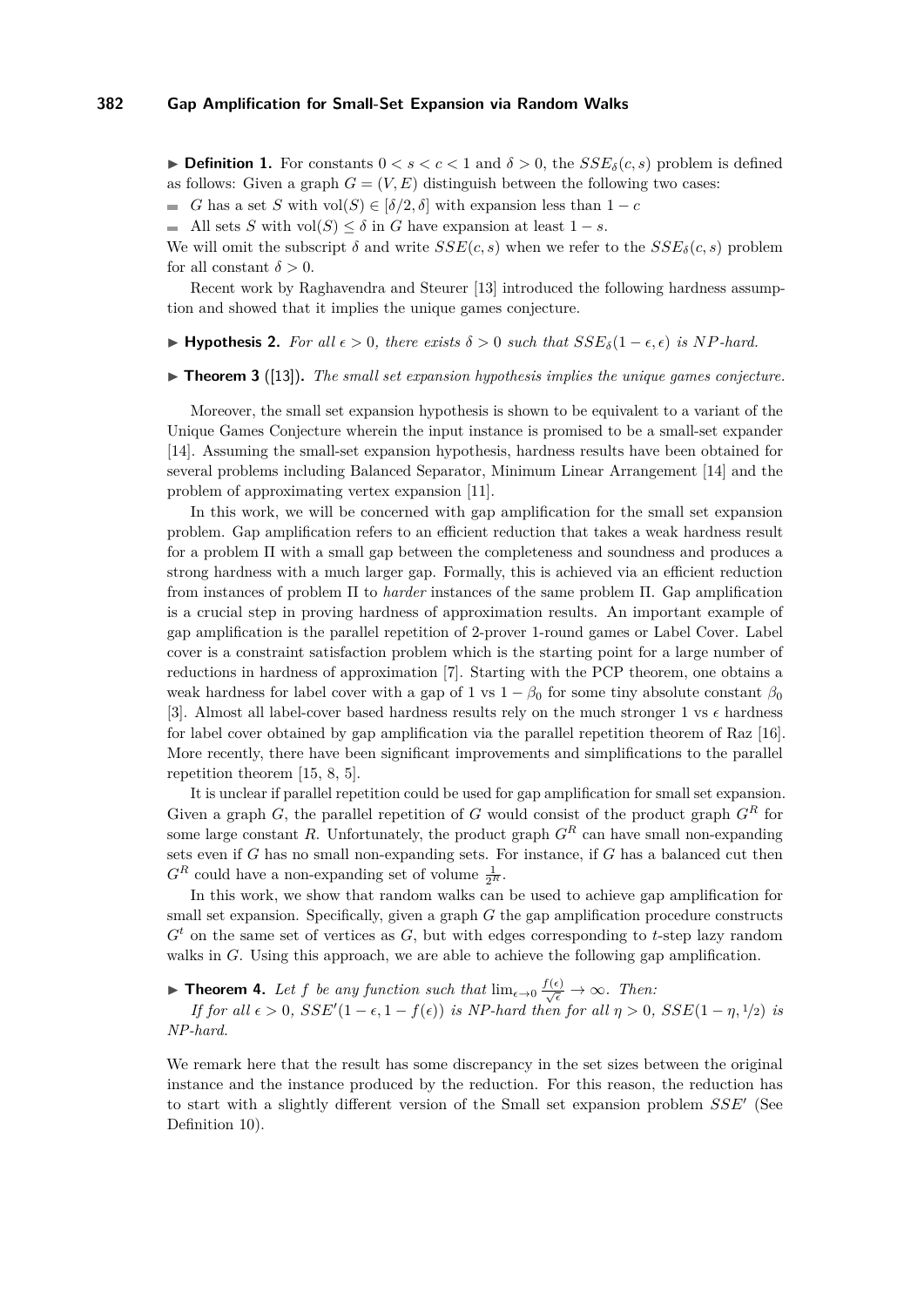The above result nicely complements the gap amplification result for the closely related problem of Unique Games obtained via parallel repetition [\[15\]](#page-8-9). For the sake of completeness we state the result below.

▶ **Theorem 5** ([\[15\]](#page-8-9)). Let f be any function such that  $\lim_{\epsilon \to 0} \frac{f(\epsilon)}{\sqrt{\epsilon}} \to \infty$ . Then: *If for all*  $\epsilon > 0$  *if*  $UG(1 - \epsilon, 1 - f(\epsilon))$  *is NP-hard then for all*  $\eta > 0$ ,  $UG(1 - \eta, 1/2)$  *is NP-hard.*

Note that the size of the instance produced by our reduction remains bounded by  $O(n^2)$ . In fact, the instance produced has the same number of vertices but possibly many more edges. This is in contrast to parallel repetition wherein the size of the instance grows exponentially in the number of repetitions used.

Technically, the proof of the result is very similar to an argument in the work of Arora, Barak and Steurer [\[1\]](#page-8-12) to show that graphs with sufficiently high threshold rank cannot be small-set expanders (see Steurer's thesis [\[17\]](#page-8-13) for an improved version of the result). The work of O'Donnell and Wright [\[12\]](#page-8-14) recast these arguments using continuous-time random walks instead of lazy-random walks, yielding cleaner and more general proofs. In this work, we will reuse the proof technique and obtain upper and lower bounds for the expansion profile of lazy random walks (see Theorem [11\)](#page-4-0). These upper and lower bounds immediately imply the desired gap amplification result for small-set expansion.

Subsequent to our work, Kwok and Lau [\[9\]](#page-8-15) have obtained a stronger analysis of our gap amplification theorem, yielding almost tight bounds.

## **2 Preliminaries**

Unless otherwise specified, we will be concerned with an undirected graph  $G = (V, E)$  with *n* vertices and associated edge weights  $w : E \to \mathbb{R}^+$ . The degree of vertex *i* denoted by  $d(i) = \sum_{(i,j)\in E} w(i,j)$ . The volume of a set  $S \subseteq V$  is defined to be vol $(S) = \sum_{i\in S} d(i)$ . Henceforth, we will assume that the total volume is 1, i.e.,  $\sum_{i \in V} d(i) = 1$ . The adjacency matrix *A* of the graph *G* has entries  $A_{ij} = w(i, j)$ . The degree matrix *D* is a  $n \times n$  diagonal matrix with  $D_{ii} = d(i)$ .

## **2.1 Expansion Profile**

The expansion profile of a graph is defined as follows.

**► Definition 6.** For a graph *G*, define the expansion profile  $\phi_G : \mathbb{R}^+ \to [0,1]$  as

$$
\phi_G(\delta) = \min_{S \subseteq V, \text{vol}(S) \le \delta} \phi(S)
$$

where  $\phi(S) = \frac{E(S,\bar{S})}{\text{vol}(S)}$ .

# **2.2 Lazy Random Walks**

The transition matrix for a lazy random walk on *G* is given by

$$
M = \frac{1}{2}(I + D^{-1}A).
$$

The lazy random walk corresponds to staying at the same vertex with probability  $\frac{1}{2}$ , and moving to a random neighbor with probability  $\frac{1}{2}$ . We will let  $G^t$  denote the graph corresponding to the *t*-step lazy random walk. The adjacency matrix of  $G<sup>t</sup>$  is given by  $DM<sup>t</sup>$ .

We recall a few standard facts about lazy random walks here.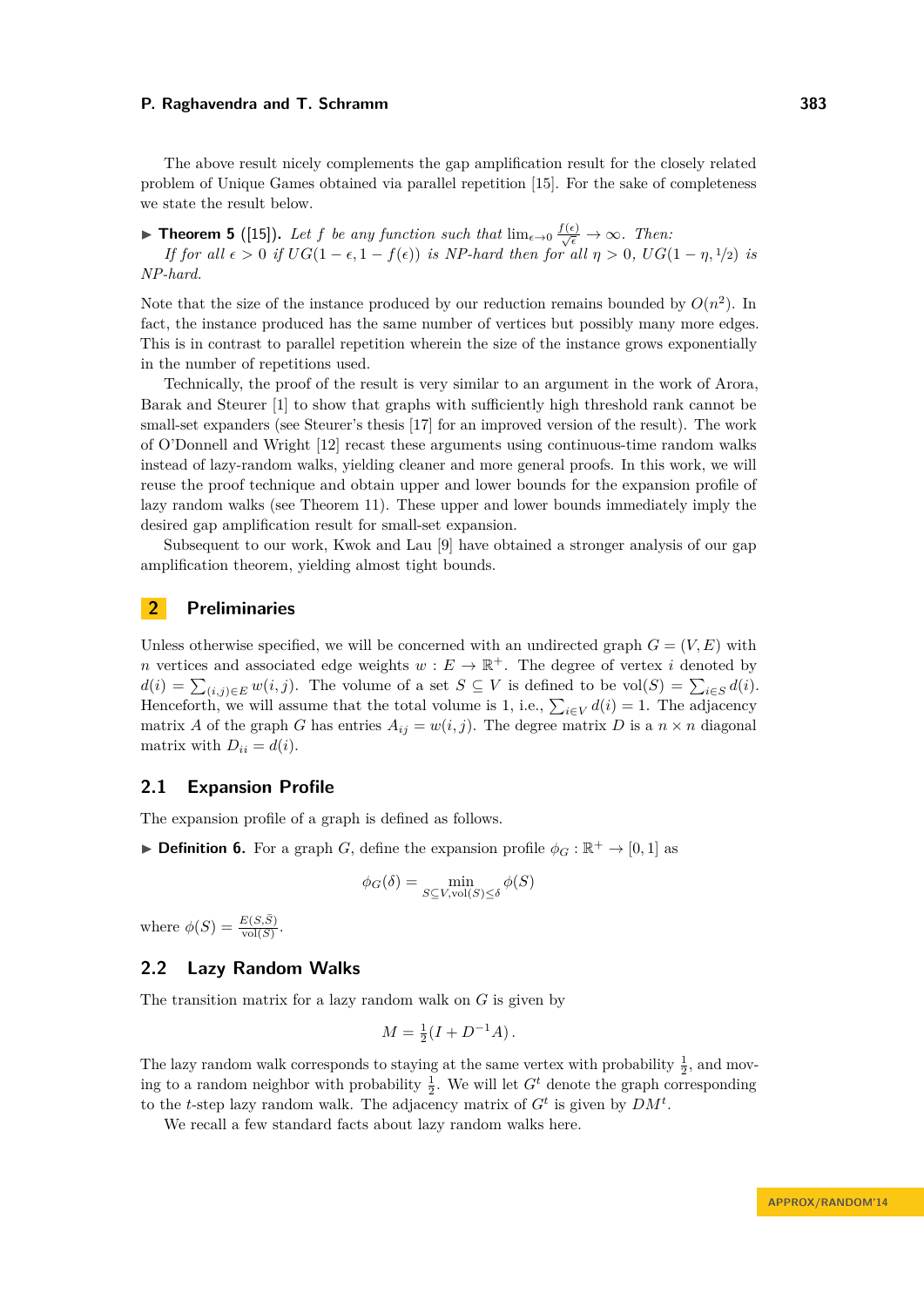<span id="page-3-2"></span> $\blacktriangleright$  **Fact 7.** *If G is a graph with adjacency matrix A, then G*'s lazy random walk operator  $M = \frac{1}{2}(I + D^{-1}A)$  *has the property that*  $||D^{1/2}Mv||_2^2 = v^TDM^2v$  *for any vector v.* 

**Proof.** We use the fact that 
$$
M = \frac{1}{2}D^{-1/2}(I + D^{-1/2}AD^{-1/2})D^{1/2}
$$
:

$$
\|D^{1/2}Mv\|_2^2 = \frac{1}{4}v^T M^T D M v
$$
  
=  $\frac{1}{4}v^T D^{1/2} (I + D^{-1/2}AD^{-1/2}) D^{-1/2} D D^{-1/2} (I + D^{-1/2}AD^{-1/2}) D^{1/2} v$   
=  $\frac{1}{4}v^T D^{1/2} (I + D^{-1/2}AD^{-1/2})^2 D^{1/2} v$   
=  $v^T D M^2 v$ ,

as desired.  $\blacksquare$ 

<span id="page-3-3"></span>▶ **Fact 8.** *If G is a graph with adjacency matrix A, then for the lazy random walk operator*  $M = \frac{1}{2}(I + D^{-1}A)$ *, we have* 

$$
||D^{1/2}v||_2^2 = v^T D v \ge v^T D M v \ge v^T D M^2 v = ||D^{1/2} M v||_2^2.
$$

**Proof.** Since the eigenvalues  $\lambda_i$  of  $D^{-1/2}AD^{-1/2}$  are between [−1, 1], the eigenvalues of  $M' = \frac{1}{2}(I + D^{-1/2}AD^{-1/2})$  are  $\mu_i = \frac{1}{2}(1 + \lambda_i)$ , and so  $\mu_i \in [0, 1]$ . Let  $D^{1/2}v = \sum \alpha_i u_i$  be the decomposition of  $D^{1/2}v$  in terms of the eigenvectors of M'. Then we have

$$
D^{1/2}Mv = M'D^{1/2}v = \sum \alpha_i \mu_i u_i,
$$

and so  $v^T D v = \sum \alpha_i^2$ ,  $v^T D M v = \sum \alpha_i^2 \mu_i$ , and  $v^T D M^2 v = \sum \alpha_i^2 \mu_i^2$ . Since  $\mu_i \in [0,1]$ , we have  $v^T D v \ge v^T D M v \ge v^T D M^2 v$ , as desired.

<span id="page-3-1"></span>► **Fact 9.** For the lazy random walk operator  $M = \frac{1}{2}(I + D^{-1}A)$  and any vector  $v \in \mathbb{R}^V$ ,  $v > 0$  *we have* 

$$
||Dv||_1 = ||DMv||_1.
$$

**Proof.** Let  $v \in \mathbb{R}^V$ . We have

$$
||DMv||_1 = 1T D(\frac{I+D^{-1}A}{2})v = \frac{1}{2}((1TD)v + (1TA)v) = ||Dv||_1,
$$

where the last inequality follows because  $1^T D = 1^T A$ .

## **2.3 Small-Set Expansion Problem**

The formal statement of the *SSE'* problem is as follows.

<span id="page-3-0"></span>**Definition 10.** For constants  $0 < s < c < 1$  and  $\delta > 0$ , the Small-Set Expansion problem  $SSE'_{\delta}(c, s)$  is defined as follows: Given a graph  $G = (V, E)$ , distinguish between the following two cases:

 $G$  contains a set *S* such that vol(*S*) ∈ [ $\delta/2$ ,  $\delta$ ] and  $\phi(S) \leq 1 - c$ 

All sets *S* with  $vol(S) \leq 8\delta$  in *G* have expansion  $\phi(S) \geq 1 - s$ .

The key difference from  $SSE_{\delta}(c, s)$  is that the soundness is slightly stronger in that even sets of size  $8\delta$  have expansion at least  $1 - s$ .

## **2.4 Organization**

In Section [3,](#page-4-1) we will obtain upper and lower bounds (Theorem [11\)](#page-4-0) for expansion profile of lazy random walks. Subsequently, we use these bounds to conclude the main result of the paper in Section [4.](#page-7-0) In Appendix [A,](#page-8-16) we give a reduction that establishes the equivalence of the search versions of two different notions of Small-Set Expansion. Finally, we also present a reduction from *SSE* on irregular graphs to *SSE* on regular graphs in Appendix [B.](#page-9-0)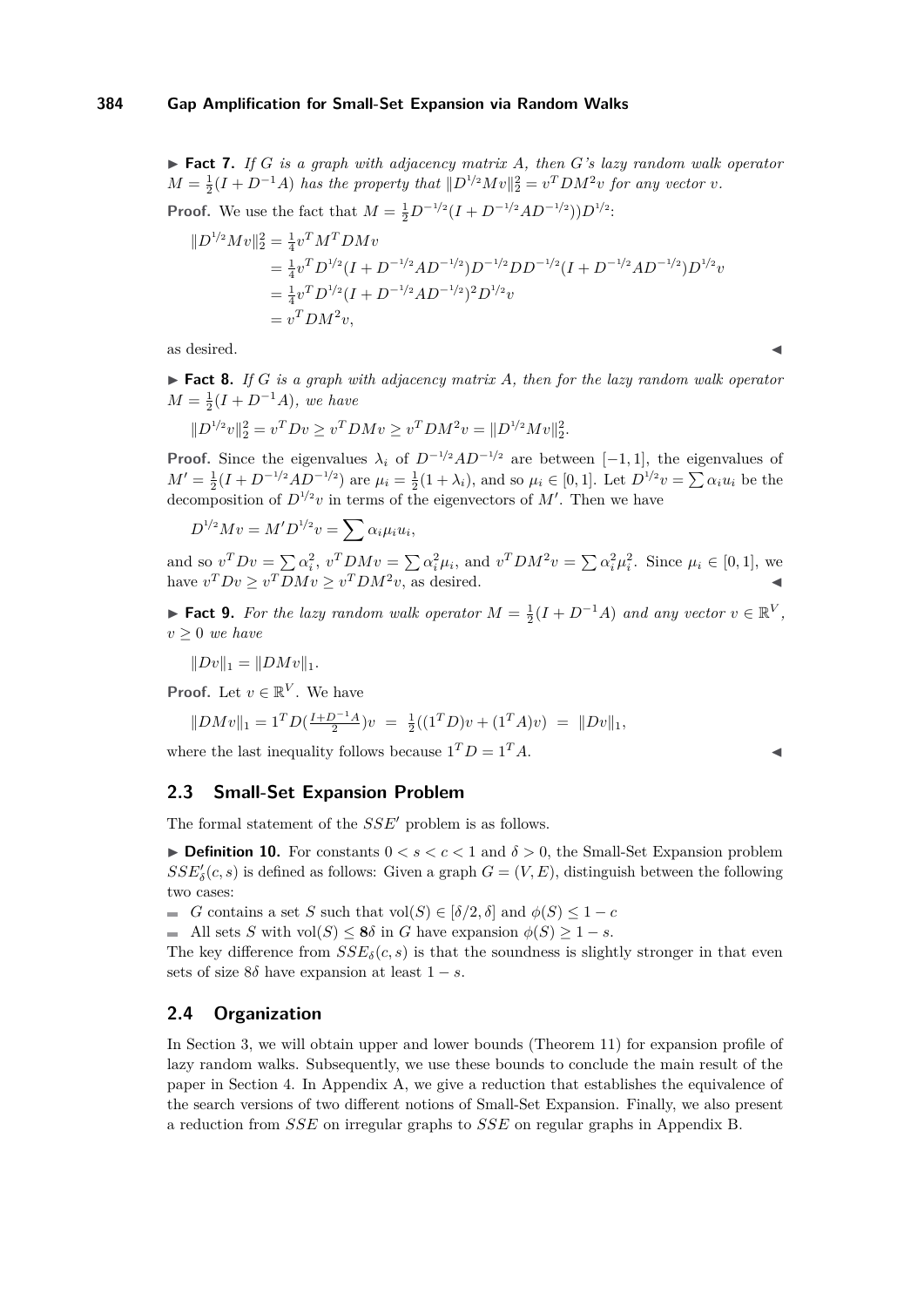# <span id="page-4-1"></span>**3 Expansion Profile of Lazy Random Walks**

Let  $G = (V, E)$  be a graph with adjacency matrix *A*, and diagonal degree matrix *D*. The transition matrix for a lazy random walk on *G* is  $M = \frac{1}{2}(I + D^{-1}A) = \frac{1}{2}D^{-1/2}(I + D^{-1}A)$ *D*<sup>−1/2</sup>*AD*<sup>−1/2</sup>)*D*<sup>1/2</sup>.

For every  $t \in \mathbb{N}$ , let  $G^t$  denote the graph corresponding to the *t*-step lazy random walk whose adjacency matrix is given by  $DM<sup>t</sup>$ . We will prove the following theorem about the expansion profile of *G<sup>t</sup>* .

<span id="page-4-0"></span>**► Theorem 11.** For all  $t \in \mathbb{N}$  and  $\eta, \delta \in (0,1]$ , if  $G^t$  denotes the graph corresponding to the *t*-step lazy random walk in a graph  $G = (V, E)$  then,

$$
\min\left(1 - \left(1 - \frac{\phi_G^2(\frac{4\delta}{\eta})}{32}\right)^t, 1 - \eta\right) \leq \phi_{G^t}(\delta) \leq \frac{t}{2} \cdot \phi_G(\delta).
$$

We will split the proof of the above theorem in to two parts: Lemma [12](#page-4-2) and Lemma [13](#page-4-3)

<span id="page-4-2"></span>▶ **Lemma 12.** *For every subset*  $S \subseteq V$ *,* 

$$
\phi_{G^t}(S) \le \frac{t}{2} \cdot \phi_G(S),
$$

*and therefore*  $\phi_{G^t}(\delta) \leq \frac{t}{2} \cdot \phi_G(\delta)$ *.* 

**Proof.** Fix a subset  $S \subset V$ . From [\[6\]](#page-8-17), we have that the probability  $p(t)$  that a lazy random walk stays entirely in *S* for *t* steps is bounded below by

$$
p(t) \ge \left(1 - \frac{1}{2}\phi(S)\right)^t.
$$

Now, the expansion of *S* in *G<sup>t</sup>* is the probability of leaving the set on the *t*th step of the random walk, which is at most  $1 - p(t)$ . Hence,

$$
\phi_{G^t}(S) \le 1 - p(t) \le 1 - \left(1 - \frac{1}{2}\phi(S)\right)^t \le \frac{t}{2}\phi(S),
$$

as desired. The result immediately follows for all sets of volume  $\leq \delta$ .

<span id="page-4-3"></span> $\blacktriangleright$  **Lemma 13.** *For all t, n,* 

$$
\phi_{G^t}(\delta) \ge \min\left(1 - \left(1 - \frac{\phi_G^2(\frac{4\delta}{\eta})}{32}\right)^t, 1 - \eta\right).
$$

We prove this lemma by contradiction, by showing that if the expansion in the final graph is not large enough then there exists a vector with bounded Rayleigh quotient with respect to the original graph, from which we can extract a non-expanding set. The intuition is that the expansion of a set in the final graph  $DM<sup>t</sup>$  corresponds to the neighborhood of the random walk after *t* steps, and if the neighborhood is not large enough after *t* steps, there must be at least one step (or application of *M*) during which it did not grow.

**Proof.** Suppose by way of contradiction that this is not the case. Let  $\beta = \phi_G(\frac{4\delta}{\eta})$  and let  $\delta' = \frac{4\delta}{\eta}$ . Further, let  $\hat{\beta} = \frac{1}{2}\beta$ .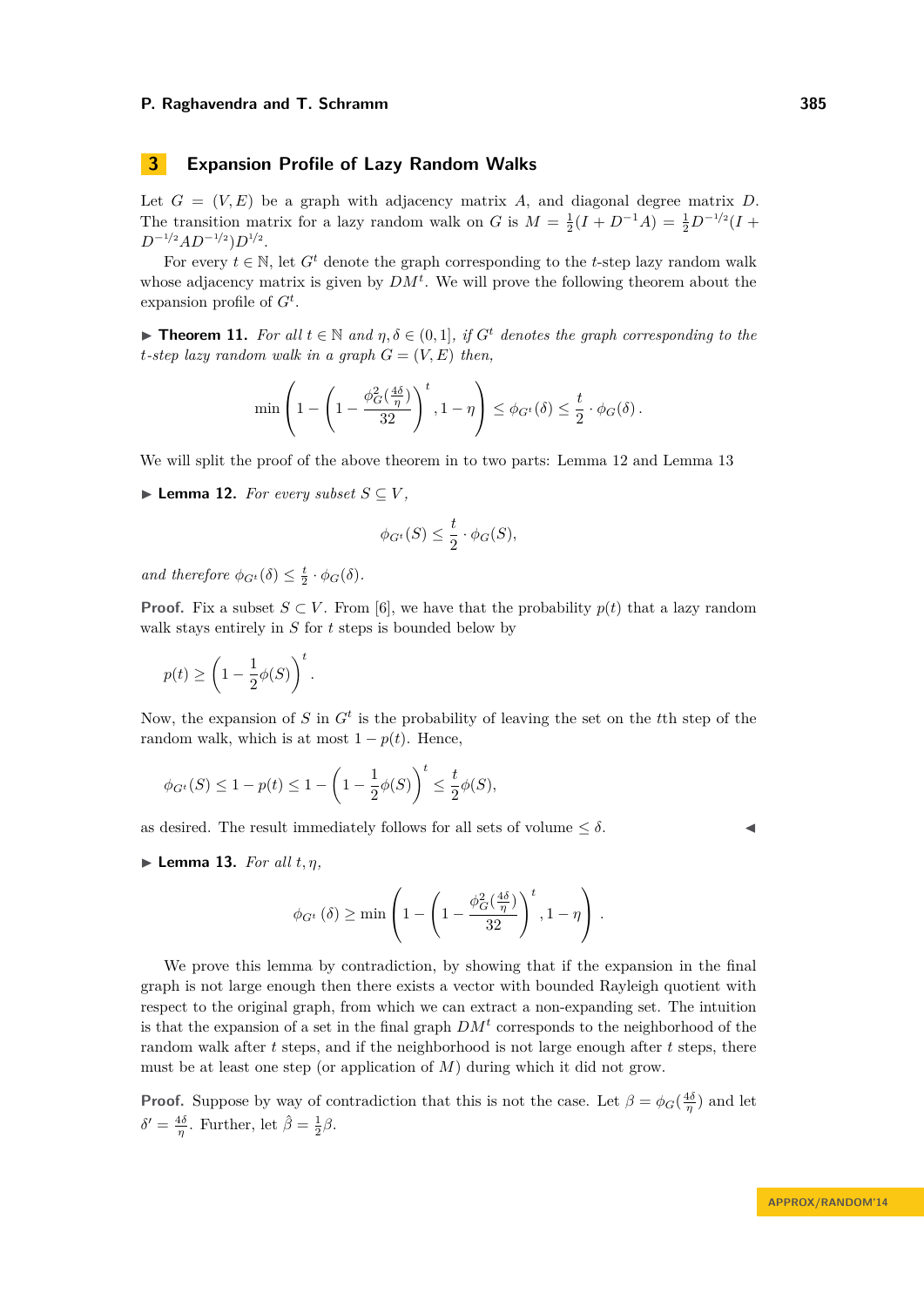Let *S* be a set of volume at most  $\delta \cdot \text{vol}(V)$  such that

$$
\phi_{G^t}(S) \le \min\left(1 - \left(1 - \frac{\hat{\beta}^2}{8}\right)^t, 1 - \eta\right). \tag{1}
$$

Let  $v_0 = 1_S$  be the vector corresponding to the indicator function of the set *S*. Define  $v_i = M^i v_0$ , and for the diagonal degree matrix *D* of *A*, define  $w_i = D^{1/2} v_i$ . Note that  $||w_0||_2^2 = \text{vol}(S)$ , and  $||Dv_0||_1 = \text{vol}(S)$ . By Fact [9](#page-3-1) we also have  $||Dv_i||_1 = \text{vol}(S)$  for all *i*.

We first lower-bound  $||w_{\frac{t}{2}}||_2$ . By definition of expansion,

<span id="page-5-1"></span><span id="page-5-0"></span>
$$
\phi_{G^t}(S) = 1 - \frac{v_0^T D M^t v_0}{v_0^T D v_0}
$$

which by Fact [7](#page-3-2) implies that  $||D^{1/2}M^{\frac{t}{2}}v_0||_2^2 = vol(S)(1 - \phi_{G^t}(S))$ . Now, using [\(1\)](#page-5-0) we get

$$
||w_{\frac{t}{2}}||_2^2 = ||D^{1/2}M^{\frac{t}{2}}v_0||_2^2 = \text{vol}(S)(1 - \phi_{G^t}(S)) \ge \text{vol}(S) \cdot \max\left(\eta, (1 - \frac{1}{8}\hat{\beta}^2)^t\right) \tag{2}
$$

By Fact [8,](#page-3-3) we have  $||w_i||_2 \ge ||w_{i+1}||_2 \ge 0$  for all *i*, and [\(2\)](#page-5-1) holds for all  $i \le \frac{t}{2}$ .

We now assert that there must be some *i* for which

$$
\frac{\|w_{i+1}\|_2^2}{\|w_i\|_2^2} > 1 - \frac{1}{4}\hat{\beta}^2.
$$

To see this, consider the product of all such terms for  $i < \frac{t}{2}$ . Some algebraic simplification shows that

$$
\prod_{i=0}^{\frac{t}{2}-1} \frac{||w_{i+1}||_2^2}{||w_i||_2^2} = \frac{||w_{\frac{t}{2}}||_2^2}{||w_0||_2^2} > \frac{(1-\frac{1}{8}\hat{\beta}^2)^t \cdot \text{vol}(S)}{\text{vol}(S)} = \left(1-\frac{1}{8}\hat{\beta}^2\right)^t,
$$

where the second-to-last inequality follows from [\(2\)](#page-5-1). Thus for some  $i < \frac{t}{2}$  we have

$$
\frac{\|w_{i+1}\|_2^2}{\|w_i\|_2^2} > \left( (1 - \frac{1}{8}\hat{\beta}^2)^t \right)^{\frac{2}{t}} > 1 - \frac{1}{4}\hat{\beta}^2.
$$

Then let  $w_i$  be the vector corresponding to the first *i* for which  $||w_{i+1}||_2^2 \geq (1 - \frac{1}{4}\hat{\beta}^2)||w_i||_2^2$ . Since  $w_{i+1}$  is obtained from  $v_i$  via one step of a lazy random walk and a normalization, we can bound the Rayleigh quotient of  $v_i$  with respect to the Laplacian of  $DM = \frac{1}{2}(D + A)$ :

$$
\frac{v_i^T D (I - M) v_i}{v_i^T D v_i} = 1 - \frac{v_i^T D M v_i}{v_i^T D v_i},
$$

by Fact [8,](#page-3-3)

$$
\leq 1 - \frac{v_i^T D M^2 v_i}{v_i^T D v_i}
$$

and by Fact [7,](#page-3-2)

<span id="page-5-2"></span>
$$
= 1 - \frac{\|w_{i+1}\|_2^2}{\|w_i\|_2^2}
$$
  
 
$$
\leq \frac{1}{4}\hat{\beta}^2.
$$
 (3)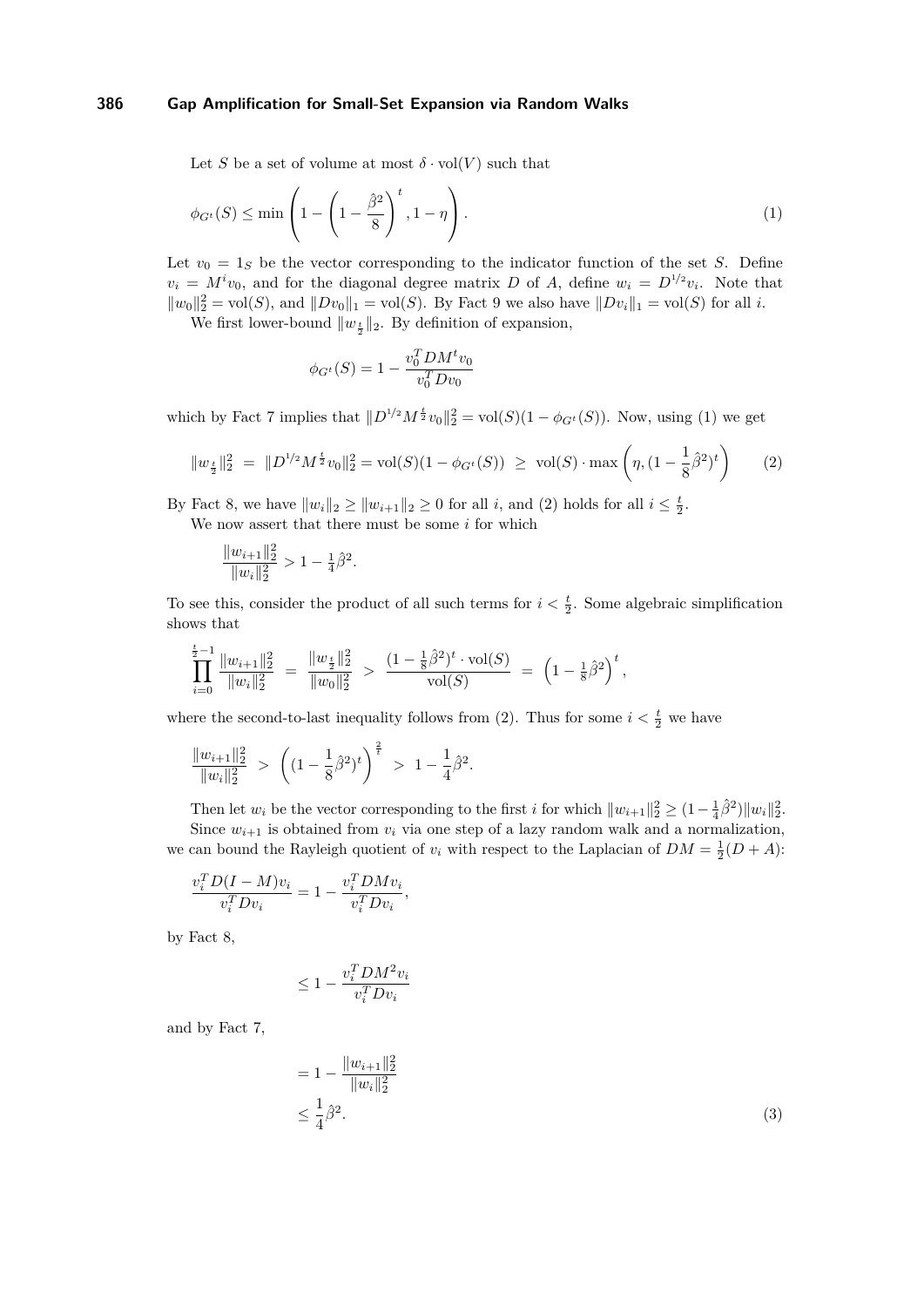We now truncate the vector  $v_i$ , then run Cheeger's algorithm on the truncated vector in order to find a non-expanding small set, and thus obtain a contradiction. Let  $\theta = \frac{\eta}{4}$ . We take the truncated vector

$$
z_i(j) = \begin{cases} v_i(j) - \theta & v_i(j) \ge \theta \\ 0 & \text{otherwise} \end{cases}.
$$

By Fact [9,](#page-3-1)  $Dv_i$  has  $L_1$  mass vol(*S*). Thus, the total volume of the set  $S_z$  of vertices with nonzero support in *z<sup>i</sup>* is

$$
\text{vol}(S_z) \ = \ \sum_{v_i(j) > \theta} d(j) \ \le \ \sum_{v_i(j) > \theta} \frac{1}{\theta} d(j) v_i(j) \ \le \ \frac{1}{\theta} \cdot \|Dv_i\|_1 = \frac{4 \,\text{vol}(S)}{\eta}
$$

Hence any subset of  $S_z$  has volume at most  $\frac{4 \text{ vol}(S)}{\eta}$ .

For the vector  $v_i$ , we know that  $||Dv_i||_1 = \text{vol}(S)$ . Moreover using [\(2\)](#page-5-1),

 $||D^{1/2}v_i||_2^2 = ||w_i||_2^2 \ge ||w_{t/2}||_2^2 \ge \eta \text{ vol}(S)$ .

Applying Lemma [14](#page-6-0) to  $v_i$  and  $z_i$  to conclude,

$$
\frac{z_i^T D(I-M)z_i}{z_i^T D z_i} \leq 2 \frac{v_i^T D(I-M)v_i}{v_i^T D v_i}.
$$

Using  $(3)$ , this implies the following bound on the Rayleigh quotient of  $z_i$ ,

$$
\frac{z_i^T D(I-M) z_i}{z_i^T D z_i} \ \leq \ \frac{1}{2} \hat{\beta}^2.
$$

Thus, when we run Cheeger's algorithm on  $z_i$ , we get a set of volume at most  $\frac{4 \text{ vol}(S)}{\eta}$ and of expansion less than  $\hat{\beta}$  in *DM*, and therefore less than  $\beta$  in *G*. Since  $\beta = \phi_G(\frac{4\delta}{\eta})$ , this is a contradiction. This completes the proof of Lemma [13.](#page-4-3)

The following lemma, which gives an upper bound on the Rayleigh quotient of a truncated vector, is a slight generalization of Lemma 3.4 of [\[1\]](#page-8-12).

<span id="page-6-0"></span>**Lemma 14.** Let  $x \in \mathbb{R}^V$  be non-negative, let L be the weighted Laplacian of a graph  $G = (V, E)$  *with weights*  $w(i, j)$  *and degree matrix*  $D$ *. Suppose that* 

$$
4\theta \|Dx\|_1 \le \|D^{1/2}x\|_2^2 \tag{4}
$$

*Then for the threshold vector y defined by*

<span id="page-6-1"></span>*.*

$$
y(i) = \begin{cases} x(i) - \theta & x(i) > \theta \\ 0 & otherwise \end{cases}
$$

*we have*

$$
\frac{y^T L y}{y^T D y} \ \leq \ 2 \cdot \frac{x^T L x}{x^T D x}
$$

**Proof.** First, we show  $y^T L y \leq x^T L x$ .

$$
y^T L y = \sum_{(i,j)\in E} w(i,j)(y(i) - y(j))^2
$$
  
= 
$$
\sum_{\substack{(i,j)\in E \ y(i),y(j)\geq 0}} w(i,j)(x(i) - x(j))^2 + \sum_{\substack{(i,j)\in E \ y(i),y(j)\geq 0}} w(i,j)(x(i) - \theta)^2
$$
  

$$
\leq \sum_{(i,j)\in E} w(i,j)(x(i) - x(j))^2
$$
  
= 
$$
x^T L x,
$$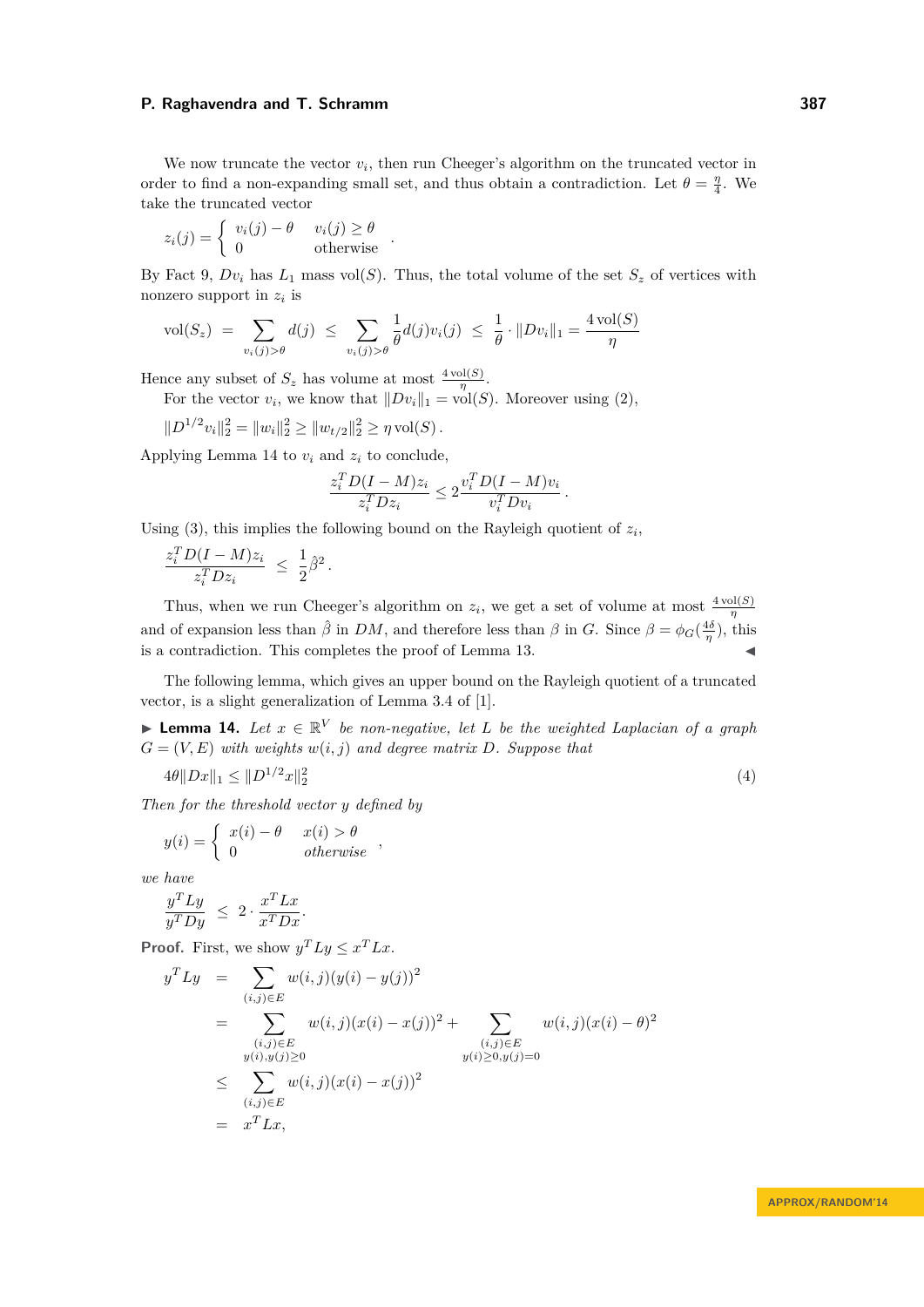where the second-to-last inequality follows from the fact that if  $y(i) = 0$ , then  $x(i) \leq \theta$ .

Now, we show that  $y^T D y \ge \frac{1}{2} x^T D x$ . First, we note that  $d(i)y(i)^2 \ge d(i)x(i)^2 - 2\theta d(i)x(i)$ for all *k*. Thus,

$$
\sum_{i \in V} d(i) y(i)^2 \geq \sum_{i \in V} d(i) x(i)^2 - 2\theta d(i) x(i)
$$
  
= 
$$
\left(\sum_{i \in V} d(i) x(i)^2\right) - 2\theta \left(\sum_{i \in V} d(i) x(i)\right)
$$
  

$$
\geq \frac{1}{2} \sum_{i \in V} d(i) x(i)^2.
$$

Where the the last inequality follows by assumption [\(4\)](#page-6-1).

Thus, we have

$$
\frac{y^T L y}{y^T D y} \ \leq \ 2 \cdot \frac{x^T L x}{x^T D x},
$$

as desired.  $\blacksquare$ 

# <span id="page-7-0"></span>**4 Gap Amplification**

In this section, we will prove Theorem [4](#page-1-0) which we restate here for convenience.

▶ Theorem 15 (Restatement of Theorem [4\)](#page-1-0). Let  $f$  be any function such that  $\lim_{\epsilon\to 0}\frac{f(\epsilon)}{\sqrt{\epsilon}}\to\infty$ . *Then:*

*If for all*  $\epsilon > 0$ ,  $SSE'(1 - \epsilon, 1 - f(\epsilon))$  *is NP-hard then for all*  $\eta > 0$   $SSE(1 - \eta, \frac{1}{2})$  *is NP-hard.*

**Proof.** Fix  $\epsilon$  small enough so that  $\frac{64\epsilon}{f(\epsilon)^2} \leq \eta$ . There exists such an  $\epsilon$  since  $\lim_{\epsilon \to 0} \frac{f(\epsilon)}{\sqrt{\epsilon}} \to \infty$ . Fix  $t = \frac{64}{f(\epsilon)^2}$ .

Given an instance *G* of  $SSE'(1 - \epsilon, 1 - f(\epsilon))$ , the reduction just outputs the graph  $G^t$ obtained via *t*-step lazy random walks on  $G$ . Since the adjacency matrix of  $G'$  can be calculated with  $\log t$  matrix multiplications, this reduction clearly runs in time  $O(n^3 \log t)$ .

**Completeness.** If there exists a set of *S* with vol(*S*)  $\in$  [ $\delta/2$ ,  $\delta$ ] and  $\phi_G(S) \leq \epsilon$  then by Lemma [12](#page-4-2) the same set *S* satisfies,

$$
\phi_{G^t}(S) \le \frac{t}{2} \phi_G(S) = \Theta\left(\frac{\epsilon}{f(\epsilon)^2}\right) \le \eta.
$$

**Soundness.** If  $\phi_G(8\delta) \ge f(\epsilon)$  then by applying Lemma [13](#page-4-3)

$$
\phi_{G^t}(\delta) \ge \min\left(1 - \left(1 - \frac{1}{32}f(\epsilon)^2\right)^t, 1/2\right) \ge \frac{1}{2}.
$$

J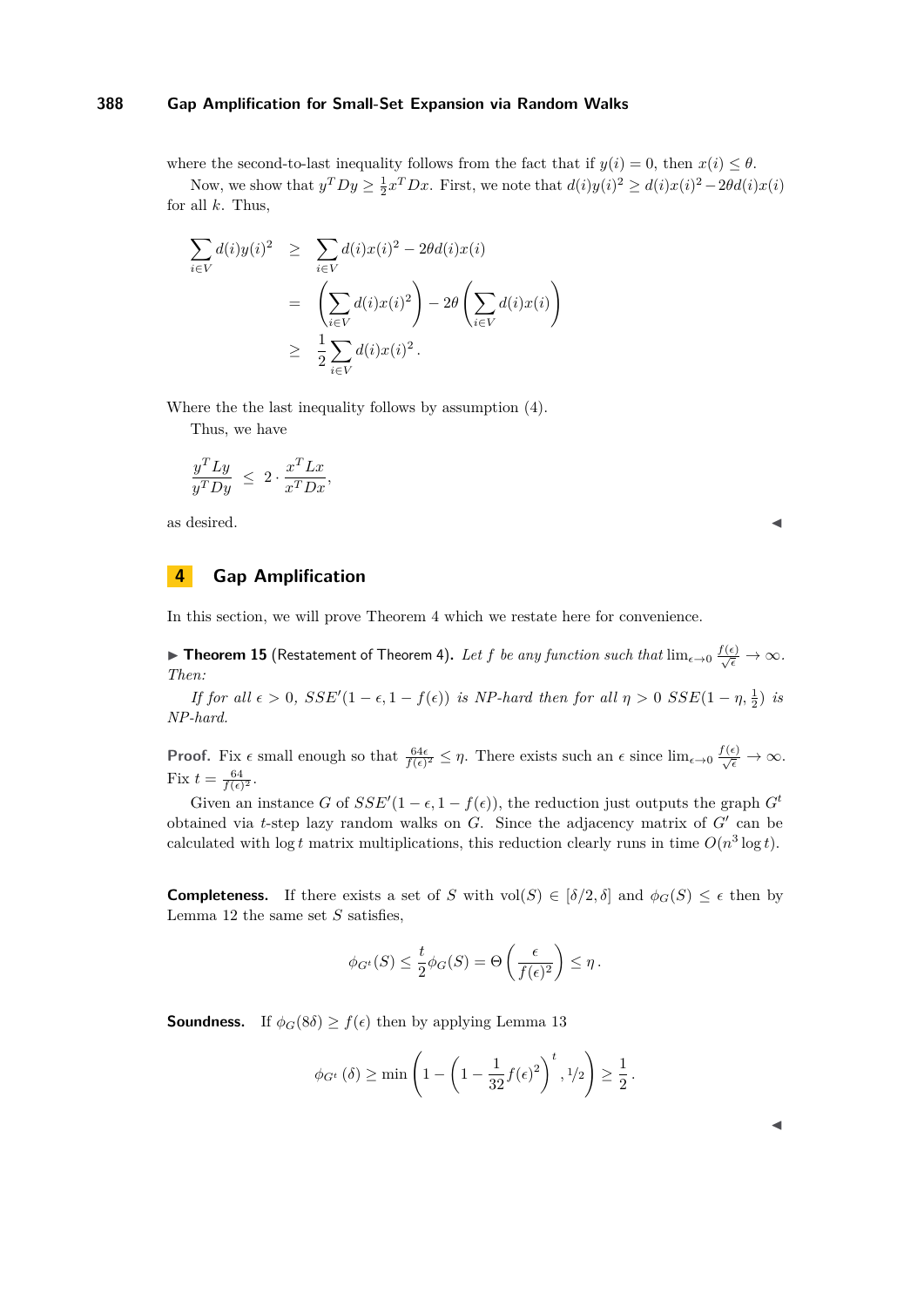## **References**

- <span id="page-8-12"></span>**1** Sanjeev Arora, Boaz Barak, and David Steurer. Subexponential algorithms for unique games and related problems. In *FOCS*, pages 563–572, 2010.
- <span id="page-8-2"></span>**2** Sanjeev Arora, James R. Lee, and Assaf Naor. Euclidean distortion and the sparsest cut. *Journal of American Mathematical Society*, 21:1–21, 2008.
- <span id="page-8-7"></span>**3** Sanjeev Arora, Carsten Lund, Rajeev Motwani, Madhu Sudan, and Mario Szegedy. Proof verification and the hardness of approximation problems. *JACM: Journal of the ACM*, 45, 1998.
- <span id="page-8-1"></span>**4** Sanjeev Arora, Satish Rao, and Umesh Vazirani. Expander flows, geometric embeddings and graph partitioning. In *Proceedings of the thirty-sixth annual ACM Symposium on Theory of Computing (STOC-04)*, pages 222–231, New York, June 13–15 2004. ACM Press.
- <span id="page-8-11"></span>**5** Irit Dinur and David Steurer. Analytical approach to parallel repetition. *CoRR*, abs/1305.1979, 2013.
- <span id="page-8-17"></span>**6** Shayan Oveis Gharan and Luca Trevisan. Approximating the expansion profile and almost optimal local graph clustering. In *FOCS*, pages 187–196, 2012.
- <span id="page-8-6"></span>**7** Johann Hästad. Some optimal inapproximability results. *Journal of the ACM*,  $48(4):798-$ 859, 2001.
- <span id="page-8-10"></span>**8** Holenstein. Parallel repetition: Simplifications and the no-signaling case. In *STOC: ACM Symposium on Theory of Computing (STOC)*, 2007.
- <span id="page-8-15"></span>**9** Tsz Chiu Kwok and Lap Chi Lau. Personal communication, 2014.
- <span id="page-8-0"></span>**10** Frank Thomson Leighton and Satish Rao. Multicommodity max-flow min-cut theorems and their use in designing approximation algorithms. *J. ACM*, 46(6):787–832, 1999.
- <span id="page-8-5"></span>**11** Anand Louis, Prasad Raghavendra, and Santosh Vempala. The complexity of approximating vertex expansion. *CoRR*, abs/1304.3139, 2013.
- <span id="page-8-14"></span>**12** Ryan O'Donnell and David Witmer. Markov chain methods for small-set expansion. *Arxiv arXiv:1204.4688*, 2012.
- <span id="page-8-3"></span>**13** Prasad Raghavendra and David Steurer. Graph expansion and the unique games conjecture. In *STOC*, pages 755–764, 2010.
- <span id="page-8-4"></span>**14** Prasad Raghavendra, David Steurer, and Madhur Tulsiani. Reductions between expansion problems. In *IEEE Conference on Computational Complexity*, pages 64–73, 2012.
- <span id="page-8-9"></span>**15** Anup Rao. Parallel repetition in projection games and a concentration bound. In Richard E. Ladner and Cynthia Dwork, editors, *Proceedings of the 40th Annual ACM Symposium on Theory of Computing (STOC'08)*, pages 1–10. ACM, 2008.
- <span id="page-8-8"></span>**16** Ran Raz. A parallel repetition theorem. *SIAM Journal on Computing*, 27(3):763–803, June 1998.
- <span id="page-8-13"></span>**17** David Steurer. *On the Complexity of Unique Games and Graph Expansion.* PhD thesis, Princeton University, 2010.

## <span id="page-8-16"></span>**A Equivalence of Two Notions of the Small-Set Expansion Problem**

There is a slightly different version of the Small-Set expansion decision problem that differs from Definition [1](#page-1-1) in the soundness case.

**Definition 16.** For constants  $0 < s < c < 1$ , and  $\delta > 0$ , the Small-Set Expansion problem  $SSE_{\delta}^{=} (c, s)$  is defined as follows: Given a graph  $G = (V, E)$  with vol $(V) = N$ , distinguish between the following two cases:

- *G* has a set of volume in the range  $\left[\frac{1}{2}\delta N, \delta N\right]$  with expansion less than  $1 c$
- All sets in *G* of volume in the range  $\left[\frac{1}{4}\delta N, \delta N\right]$  have expansion at least  $1 s$ .  $\blacksquare$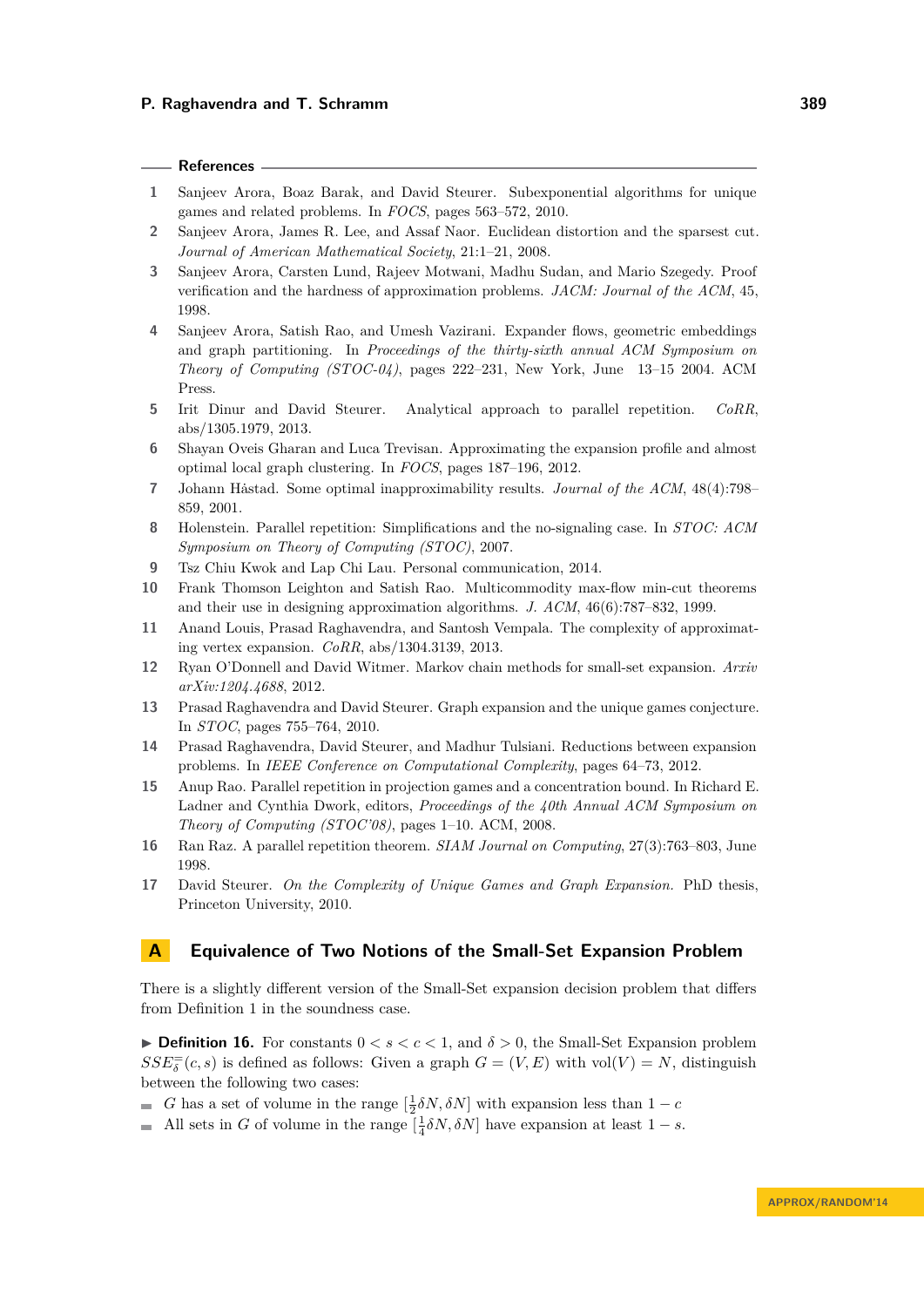Clearly  $SSE_{\delta}^{-}(c, s)$  is a harder decision problem than  $SSE_{\delta}(c, s)$  since the soundness assumption is weaker. There is no known reduction from  $SSE_{\delta}^{-}(c, s)$  to  $SSE_{\delta}(c, s)$  that establishes the equivalence of the two versions. Here we observe that the search versions of these two problems are equivalent.

**► Proposition 17.** *For all*  $\delta_0, c, s > 0$  *A search algorithm for*  $SSE_{\delta}(2c-1, s)$  *for*  $\delta \in [\delta_0/2, \delta_0]$ *gives a search algorithm for*  $SSE_{\delta}^{=} (c, s)$  *in the range*  $\delta \in [\delta_0/2, \delta_0]$ *.* 

**Proof.** Suppose we are given an algorithm *A* that finds a set  $S'$  of volume at most  $\delta N$ and expansion less than  $1-s$  whenever there exists a set *S* with vol(*S*)  $\in$   $\left[\frac{1}{4}\delta N, \delta N\right]$  and  $\Phi(S) \leq 2 - 2c$ . We construct a set  $S \subseteq V$  such that  $vol(S) \in \left[\frac{1}{4}\delta N, \delta N\right]$  and  $\phi(S) < 1 - s$ . We proceed iteratively, as follows.

We start with an empty initial set,  $S_{out}$ , and with the full graph,  $G_0 = G$ . If vol $(S_{out}) \in$ [ 1 4 *δN, δN*], we terminate and return *Sout*. Otherwise, at the *i*th step, we apply *A* to *Gi*−<sup>1</sup> to obtain a set  $S_i$  of expansion less than  $1 - s$ . If  $vol(S_i) \in [\frac{1}{4}\delta N, \delta N]$  return  $S_i$ , otherwise add the vertices in  $S_i$  to  $S_{out}$ . We then set  $G_i = G_{i-1} \setminus S_i$ . If no such set can be found, then we terminate and return no.

Clearly, this algorithm terminates and runs in polynomial time. Suppose  $S'$  is a nonexpanding set with  $vol(S') \in [\frac{1}{2}\delta N, \delta N]$ . As long as  $S_{out}$  has volume smaller than  $\frac{1}{4}\delta N$ ,  $S' - S_{out}$  will have volume at least vol $(S')/2$  and has expansion at most  $2\phi(S') \leq 2 - 2c$ . Hence by the assumption about algorithm  $A$ , it will return a set  $S_i$  of expansion at most 1 − *s*. The check of the volume of *S<sup>i</sup>* ensures that *Sout* will never go from below the allowable volume range to above in a single step. Finally if  $S_i$  was never returned for any step  $i$ , the union of all the sets  $S_i$  has expansion at most  $1 - s$  and volume in the range  $[\delta N/4, \delta N]$ .

## <span id="page-9-0"></span>**B Reduction from Irregular Graphs to Regular Graphs**

In this section, we present a reduction from small set expansion on irregular graphs to small set expansion on regular graphs. Specifically, we prove the following theorem.

**Find 18.** *There exists an absolute constant C such that for all*  $\gamma, \beta \in (0,1)$  *there is a polynomial time reduction from*  $SSE_{\delta}(1 - \gamma, 1 - \beta)$  *on a irregular graph*  $G = (V, E)$  *to*  $SSE_{\delta}(1-\gamma, 1-\beta/c)$  *on a* 4*-regular graph*  $G' = (V', E')$ 

**Proof.** The reduction is as follows: we replace each vertex  $v \in V$  with a 3-regular expander  $A_v$  on deg(*v*) vertices. Using standard constructions of 3-regular expanders, we can assume that the graphs  $A_v$  have edge expansion at least  $\kappa = 0.01$ . Now, for each edge  $(v, w) \in E$ , we add an edge between a particular vertex in  $A_v$  and  $A_w$ . The resulting graph on the expanders is *G*<sup> $\prime$ </sup>, with  $V' = \bigcup_{v \in V} A_v$ . Note that *G*<sup> $\prime$ </sup> is *d*-regular, and that  $|V'| = \sum_{v \in V} \deg(v) = \text{vol}(V)$ , as desired.

For the completeness, we note that if a set  $S \subset V$  with volume at most  $\delta|V|$  has  $\phi_G(S) < \gamma$ , then the set  $S' = \bigcup_{v \in S} A_v$  has the same number of edges leaving the set as *S*, and the number of vertices in the set is equal to  $vol(S)$ . Thus,  $\phi_{G'}(S') < \gamma/4$ , as desired.

For soundness, suppose there is a set  $S' \subset V'$  with  $|S'| \leq \delta |V'|$  and  $\phi_{G'}(S') < \beta$ . Then we can partition *S*<sup> $\prime$ </sup> into sets corresponding to each  $A_v$ ; let  $B_v = S' \cap A_v$ . Then consider the set

$$
S^* = \cup_{|B_v| \ge \frac{1}{2}|A_v|} A_v,
$$

the set of  $A_v$  that overlap with  $S'$  by at least half. We will argue that  $S^*$  has expansion at